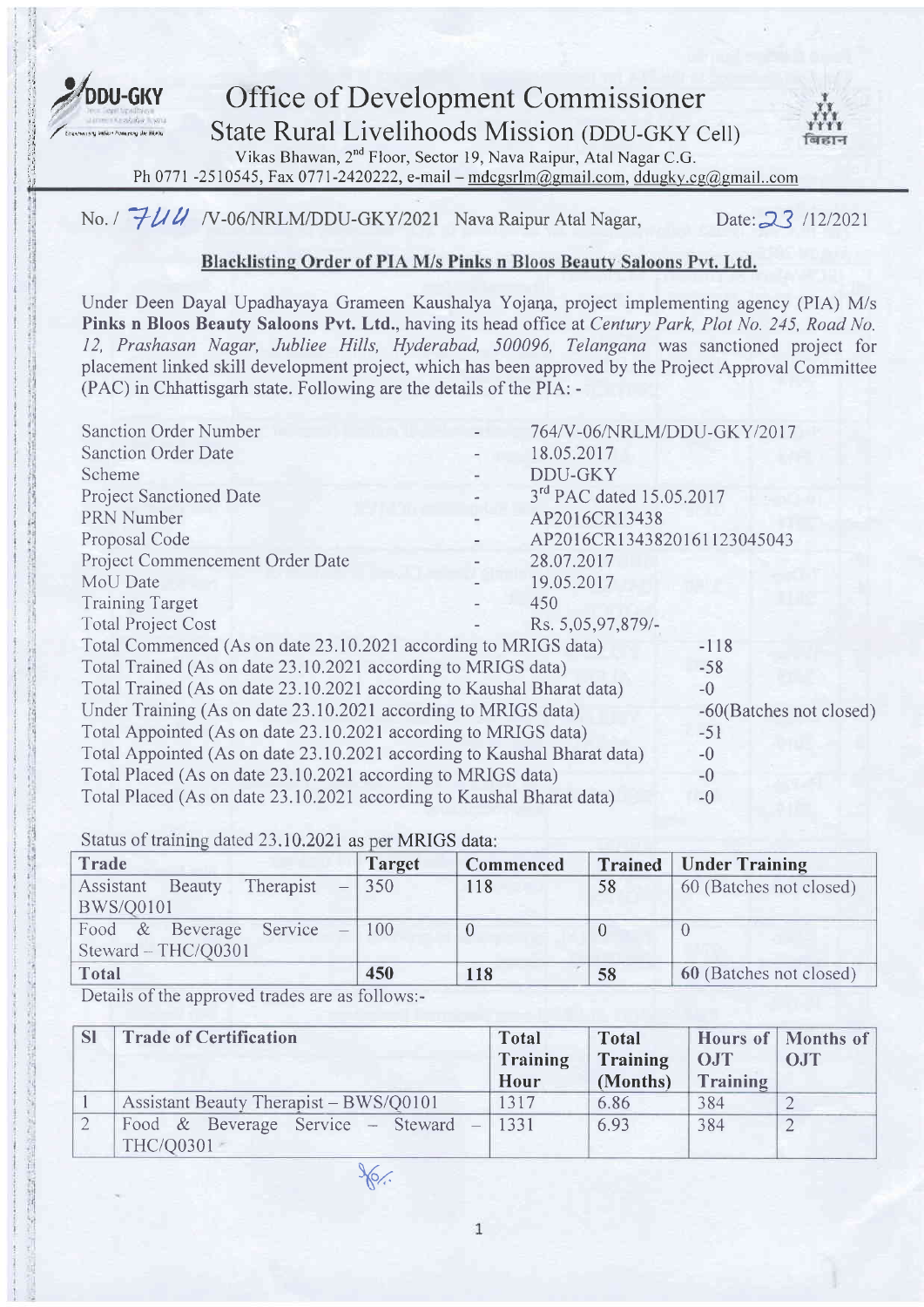### Fund Release Status:

The fund disbursed to the PIA for implementation of the project is mentioned below:-

| Date             | Instalment                                           | <b>Amount (Rupees)</b> |
|------------------|------------------------------------------------------|------------------------|
| 29-07-2017       | 1 <sup>st</sup> Instalment (1 <sup>st</sup> Tranche) | Rs 74,75,836/-         |
| $05 - 12 - 2017$ | $1st$ Instalment ( $2nd$ Tranche)                    | Rs 49.83.892/-         |
| Total            |                                                      | Rs 1,24,59,728/-       |

## AIert Status:

The PIA was issued following alerts for deviations in SOP according to notification 42/2016 dated 26<sup>th</sup> August 2016:-

| <b>SI</b>      | <b>Issue Date</b>   | <b>SCN/Alert SCN/Alert</b><br><b>Number</b> | <b>SCN/Alert</b><br><b>Type</b>              | <b>Reason/Subject</b>                                      | <b>Response</b> |
|----------------|---------------------|---------------------------------------------|----------------------------------------------|------------------------------------------------------------|-----------------|
| 1              | $12-Jul-$<br>2018   | 1339                                        | <b>SHOW</b><br><b>CAUSE</b><br><b>NOTICE</b> | Basic facilities and documentation not<br>maintained       | 16-Jul-2018     |
| $\overline{2}$ | $5-Oct-$<br>2018    | 2599                                        | <b>YELLOW</b><br><b>ALERT</b>                | Non-submission of audited financial<br>reports             | Not Receive     |
| 3              | $10$ -Oct-<br>2018  | 2758                                        | <b>YELLOW</b><br><b>ALERT</b>                | Non Submission of MVR                                      | Not Receive     |
| $\overline{4}$ | 7-Dec-<br>2018      | 3340                                        | <b>SHOW</b><br><b>CAUSE</b><br><b>NOTICE</b> | Training Centre Closed at the time of<br>Visit             | Not Receive     |
| 5              | $31$ -Jan-<br>2019  | 3935                                        | <b>YELLOW</b><br><b>ALERT</b>                | Non-Compliance to placement norms                          | Not Receive     |
| 6              | 4-Feb-<br>2019      | 4013                                        | <b>YELLOW</b><br><b>ALERT</b>                | Basic facilities and documentation not<br>maintained       | Not Receive     |
| 7              | $15$ -Feb-<br>2019  | 4291                                        | <b>RED ALERT</b>                             | No response to previous Alert, Financial<br>non-compliance | Not Receive     |
| 8              | $25 - Jan-$<br>2019 | 3842 B                                      | <b>SHOW</b><br><b>CAUSE</b><br><b>NOTICE</b> | Training Centre Closed and students<br>complaints          | Not Receive     |
| 9              | $1$ -Oct-<br>2019   | 7744                                        | PERSONAL<br><b>HEARING</b>                   | no response to previous alerts, centre<br>closed           | Not Receive     |
| 10             | $18$ -Oct-<br>2019  | 7934                                        | $\overline{\mathbf{N}}$                      | RED ALERT Lower placement percentage                       | Not Receive     |

 $X^c$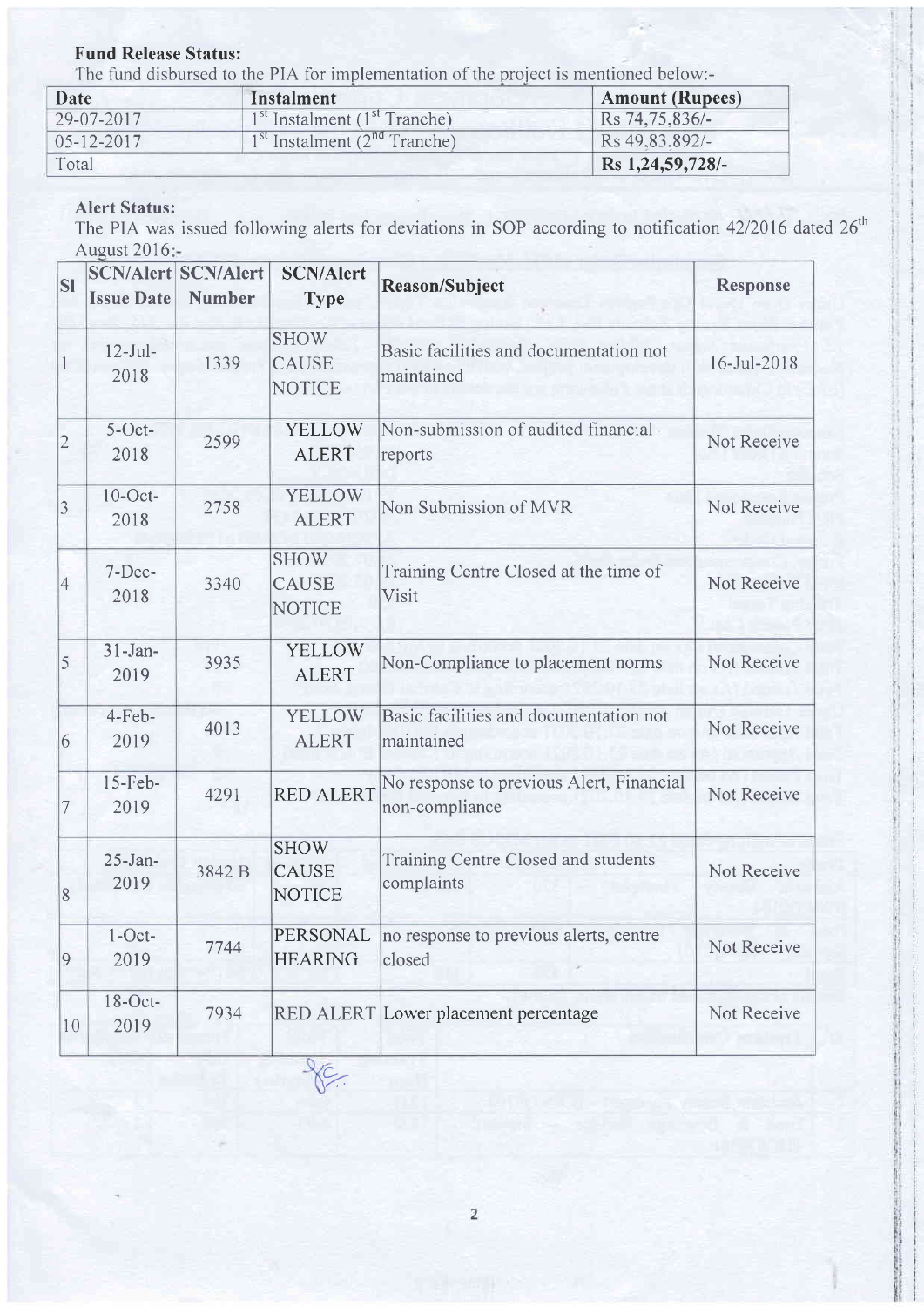The FIA was sanotioned a target of training 450 candidates under DIOUORY in the 3<sup>rd</sup> PAG dated 15.05.2017. As per DDUGKY SOP part 1, page number 25-26 under clause 3.1.1.1, in case the project duration is 3 years or less but more than 2 years, at least  $30\%$  of training should commence within 12 months, at least 65% of training should commence within 24 months, of the effective date of commencement of the project. The PIA should have commenced training of 135 candidates by 08.08.2018 but the PIA had commenced training of 120 candidates only. Because of backlog in prospective project work schedule (PPWS), The PIA was called for personal hearing on 06.08.2019. None of the representatives were present in personal hearing. Mission Director called the PIA again for personal hearing on 07.08.2019 which was intimated to the PIA through mail but the personal hearing was not attended by the PIA. Not attending the personal hearing shows that the PIA has casual attitude towards implementation of DDUGKY project. Hence, in the  $11<sup>th</sup>$  PAC dated 08.08.2018, the PIA was right sized from 450 to 400.

The PIA was served show cause notice (SCN) 1339/V-06/NRLM/DDU-GKY/2018 dated 12.07.2018 for not maintaining basic facilities and improper documentation after surprise inspection was done by SRLM on 19.06.2018. The PIA had replied to the SCN on 16-07-2018.

The PIA was served yellow alert for 2599/V-06/NRLM/DDU-GKY/2018 dated 05.10.2018 for non submission of audited financial reports. The PIA did not respond to the alert, which is presumed that the PIA had casual attitude of the PIA towards implementation of DDU-GKY project.

The PIA was served yellow alert for 2758/V-06/NRLM/DDU-GKY/2018 dated 10.10.2018 for non submission of monthly verification reports (MVR). The PIA did not respond to the alert, which is presumed that the PIA had casual attitude of the PIA towards implementation of DDU-GKY project.

The PIA was served show cause notice 3340/V-06/NRLM/DDU-GKY/2018 dated 07.12.2018 for closing training centre which was found at the time of visit of SRLM. The PIA did not respond to the notice. which is presumed that the PIA had casual attitude of the PIA towards implementation of DDU-GKY project.

On 17 .12.201 8, Chief Executive Officer of district panchayat of Raipur had submitted a written complaint with letter number 6075/JP/NRLM/2018-19 stating that the PIA has not given on job training and not provided jobs to 64 candidates. District officer has received written complaint from DDUGKY candidates of the PIA of Pinks n Bloos Beauty Saloons Pvt. Ltd. showing quality issues at the training centre.

The PIA was served yellow alert for 3935/V-06/NRLM/DDU-GKY/2019 dated 31.01.2019 for noncompliance to placement norms. The PIA did not respond to the alert, which is presumed that the PIA had casual attitude of the PIA towards implementation of DDU-GKY project.

The PIA was served show cause notice 4013/V-06/NRLM/DDU-GKY/2018 dated 04.02.2019 for not maintaining basic facilities and improper documentation of the PIA by SRLM. The PIA did not respond to the notice, which is presumed that the PIA had casual attitude of the PIA towards implementation of DDU-GKY project.

The PIA was served red alert for 4291/V-06/NRLM/DDU-GKY/2019 dated 15.02.2019 for no response to yellow alert 4013 and financial non compliance. The PIA did not respond to the alert, which is presumed that the PIA had casual attitude of the PIA towards implementation of DDU-GKY project.

The PIA was served show cause notice 3842 B/V-06/NRLM/DDU-GKY/2018 dated 25.01.2019 for closing training centre which was found at the time of visit of SRLM dated 04.12.2018 and complaint of the candidates. The PIA did not respond to the notice, which is presumed that the PIA had casual attitude of the PIA towards implementation of DDU-GKY project.

a'/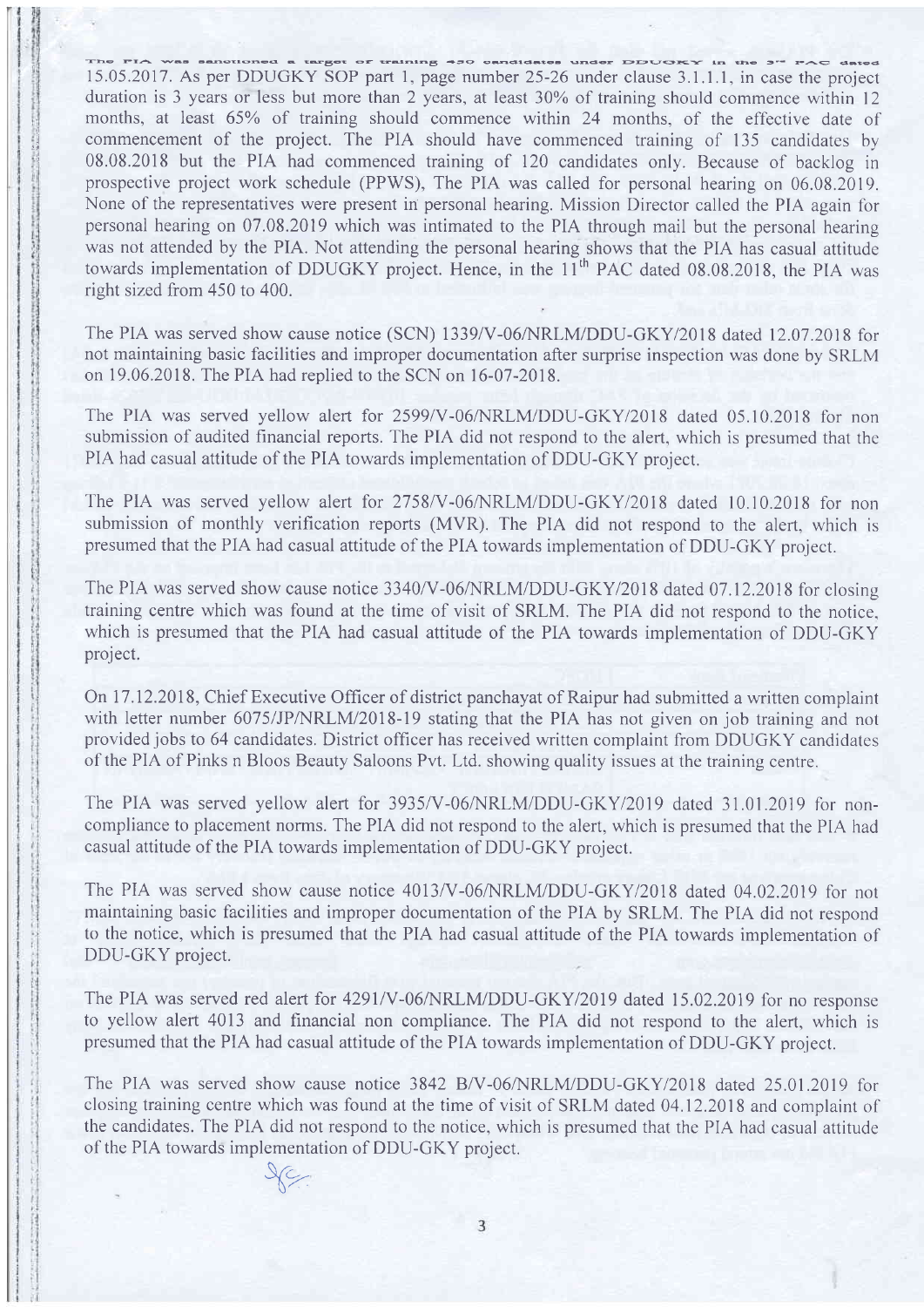The PIA was served red alert for 7934/V-06/NRLM/DDU-GKY/2019 dated 18.10.2019 for lower placement percentage. The PIA did not respond to the alert, which is presumed that the PIA had casual attitude of the PIA towards implementation of DDU-GKY project.

The PIA was called for personal hearing on 17.10.2019 through letter reference number 7744/V-06/CGSRLM/DDU-GKYl20l9 dated 01.10.2019. The personal hearing letter was served to the PIA through mail dated 04.10.2019. The PIA did not attend personal hearing on 17.10.2019. When the PIA was asked by SRLM to mention the reason for not attending personal hearing through mail, the PIA replied that due to demise of aunt of Mrs. P.Seeta Devi (authorized signatory of the PIA), the PIA could not attend personal hearing and requested for some other date of personal hearing after 10<sup>th</sup> November 2020. PIA did not send any other representative for personal hearing. The response of the PIA to request for some other date for personal hearing was intimated to SRLM after mail and telephonic conversation done from SRLM's end.

In the 18<sup>th</sup> PAC dated 02.11.2020 the right-sized target of the PIA was again right-sized from 400 to 342 and the decision of closure of the project was taken by PAC with imposition of penalty. The PIA was intimated by the decision of PAC through letter number 1037/V-06/CGSRLM/DDU-GKY/2020 dated 01.12.2020.

Closure letter was sent to the PIA by SRLM with letter reference number 312/CGSRL/DDU-GKY/2021 dated 16.08.2021 where the PIA was asked to submit consolidated utilization certificate (SF 8.11 E) along with closure audited financial statement (SF 8.11 A) with all relevant supporting documents at SRLM office by  $30<sup>th</sup>$  August, 2021. PIA did not respond to the closure letter of SRLM.

Therefore, a penalty of 10% along with the amount disbursed to the PIA has been imposed on the PIA i.e. Rs 1,74,43,619/- only (one crore seventy four lakhs forty three thousand six hundred and nineteen rupee only by SRLM and the PIA was directed to deposit the sum in the following account of CG-SRLM within 25 days of receipt of the order.

| Name of Bank     | <b>HDFC</b>                              |  |  |
|------------------|------------------------------------------|--|--|
| <b>Branch</b>    | Sector 27, Nava Raipur                   |  |  |
| <b>IFSC Code</b> | HDFC0009306 (Fifth character is zero)    |  |  |
| Account No.      | 50100441926790                           |  |  |
| Name             | CHHATTISGARH GRAMIN AAJEEVIKA SAMVARDHAN |  |  |
|                  | <b>SAMITI DDU-GKY</b>                    |  |  |

It was also directed that if PIA fails to repay the amount, recovery will be done under the revenue recovery act 1890 or other applicable revenue recovery or public demands recovery act of the state of Chhattisgarh as per SOP 1, page number 39, clause 3.11 'Recovery of dues from a PIA'.

Order of imposition of penalty was served to the PIA with letter reference number  $437/V - 06/NRLM/DDU - GKY/2021$  dated  $25.10.2021$  through mail dated  $26<sup>th</sup>$  October 2021 at  $25.10.2021$  through mail dated  $26<sup>th</sup>$  October 2021 at seeta@pinksnbloos.com , pnb@pinksnbloos.com , preetam.pnb04@gmail.com and nemanisn999@gmail.com . But, the PIA did not respond to it (imposition of penalty) nor submitted the fine in the dedicated account of SRLM. Reminder mail of deposition of penalty was served to the PIA on 22.12.2021. The PIA did not respond the letter of closure, imposition of penalty nor has submitted any letter from their end.

As per DDUGKY notification 08/2020 dated 9<sup>th</sup> March 2020, page number 21, if a PIA fails to pay the penalty and also does not take any other action on it, the project may be terminated after following due process of opportunity of hearing. But, when the PIA was called for personal hearing on 17.10.2019, the PIA did not attend personal hearing.